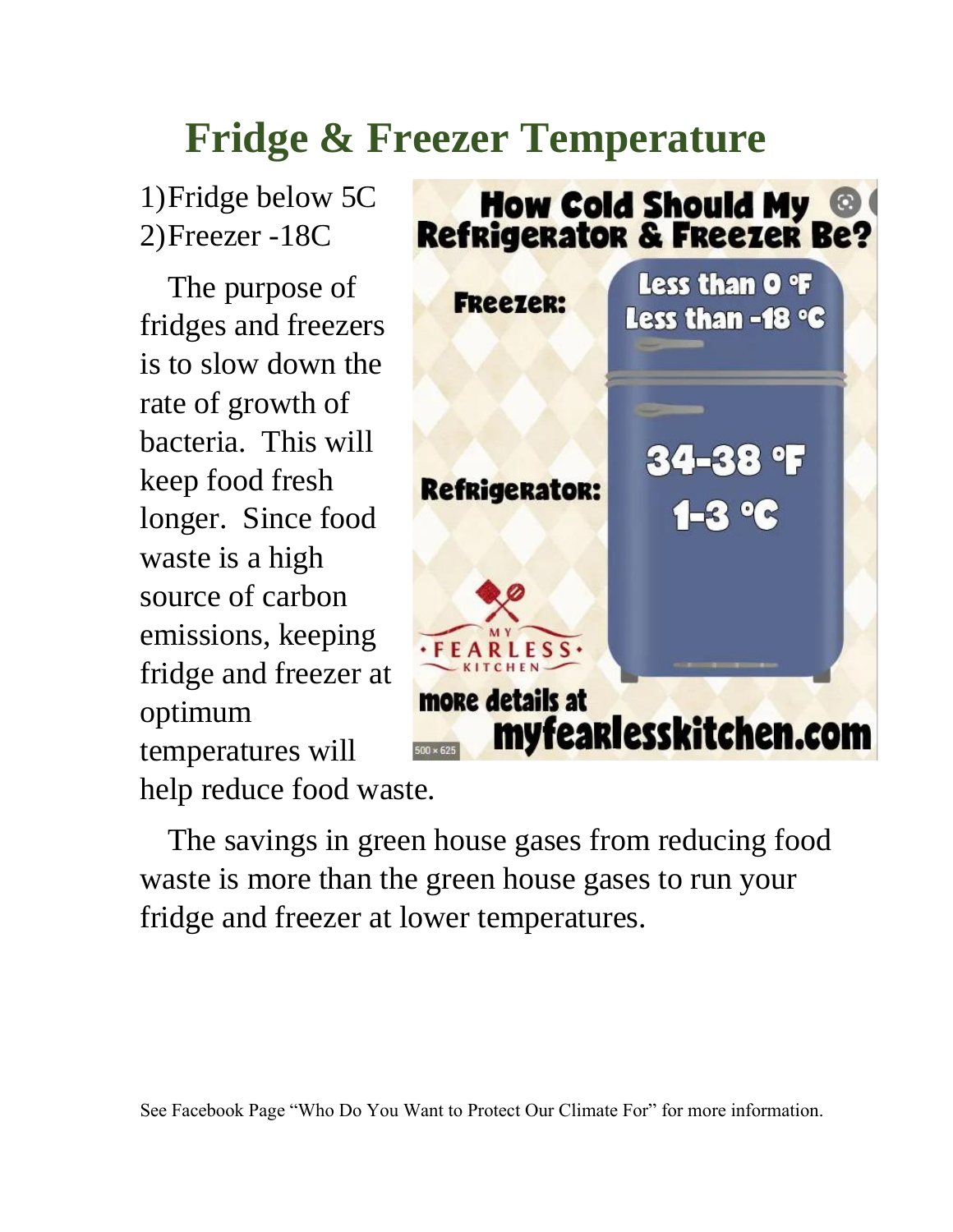## **Reduce Plastic Wrap**

1)Reuse single use plastic containers

- 2)Reusable containers
- 3)Bees wax covers
- 4)Silicon covers

Plastic in general is not good for the environment for many reasons. Plastic wrap is not usually recycled by people. There are many reusable options for storing food.



See Facebook Page "Who Do You Want to Protect Our Climate For" for more information.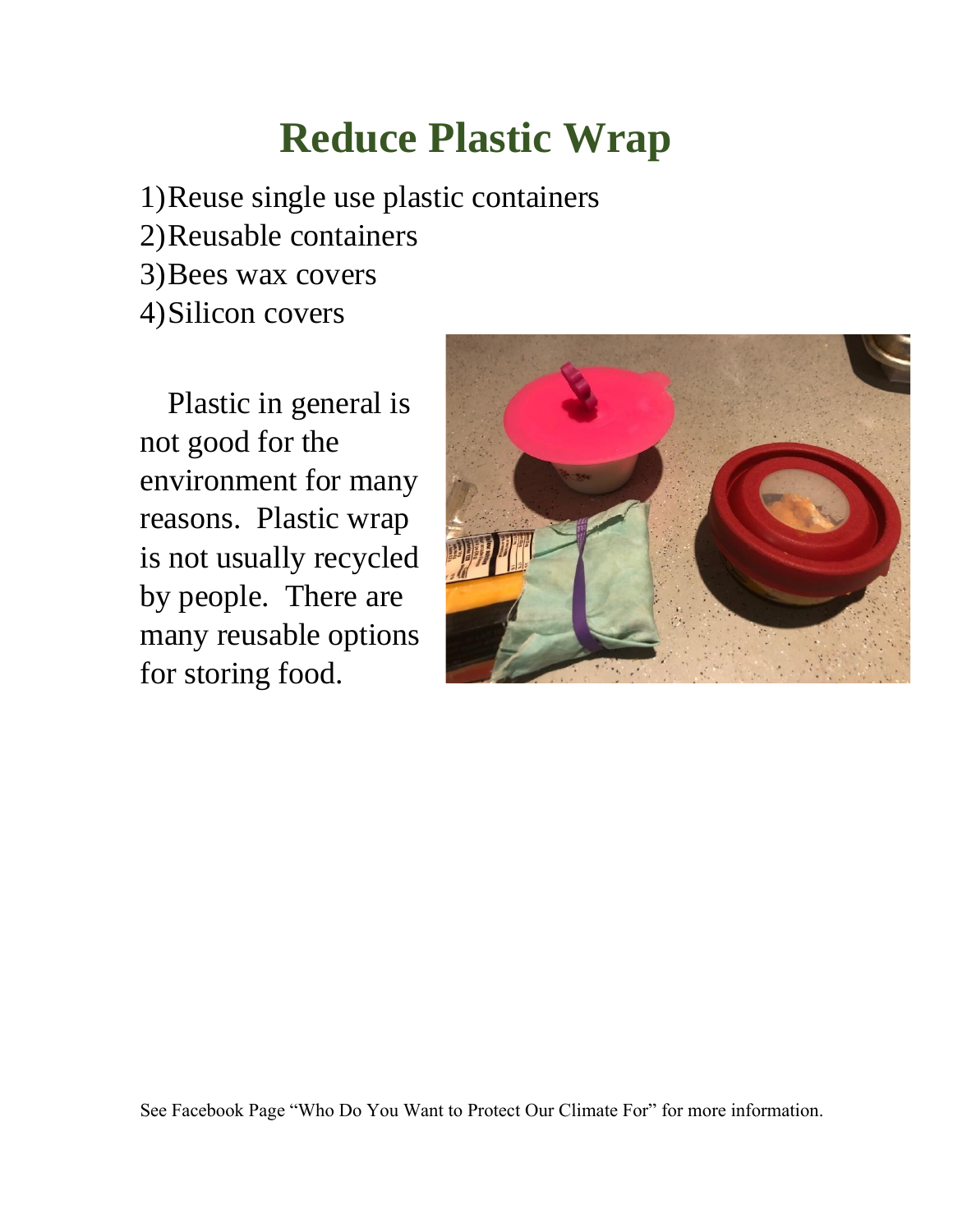## **Hot Water Energy Savings**

- 1)Set hot water heater to 49C
- 2)Insulate hot water pipes out of heater
- 3)Replace old hot water heaters with energy star products

Lowering hot water tank to 49C will reduce the chances of scalding as well as energy savings. Lowering water temperature from 60C to 49C will save \$35-60 annually due to heat lose between use.

Insulating exposed hot pipes will reduce heat loss resulting in energy savings and warm water will reach taps sooner. Hardware stores have foam insulation that is really easy to install.